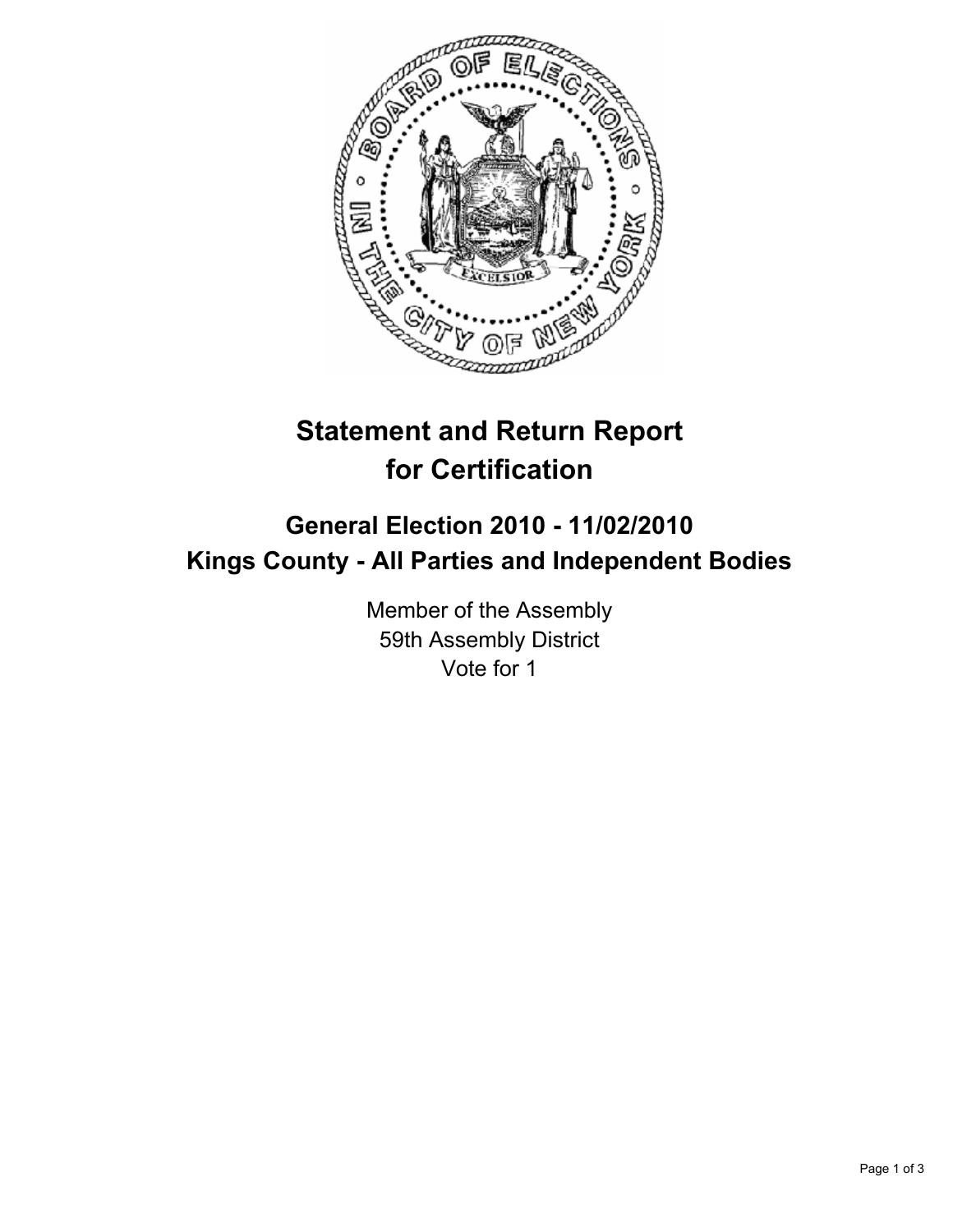

### **Assembly District 59**

| <b>PUBLIC COUNTER</b>         | 22,800 |
|-------------------------------|--------|
| <b>EMERGENCY</b>              | 90     |
| ABSENTEE/MILITARY             | 406    |
| <b>AFFIDAVIT</b>              | 330    |
| <b>Total Ballots</b>          | 23,675 |
| ALAN N MAISEL (DEMOCRATIC)    | 16,332 |
| ROBERT MARESCA (CONSERVATIVE) | 2,656  |
| JEREMY SEIDEMAN (WRITE-IN)    |        |
| STEWART MILSTEIN (WRITE-IN)   |        |
| <b>Total Votes</b>            | 18,990 |
| Unrecorded                    | 4.685  |
|                               |        |